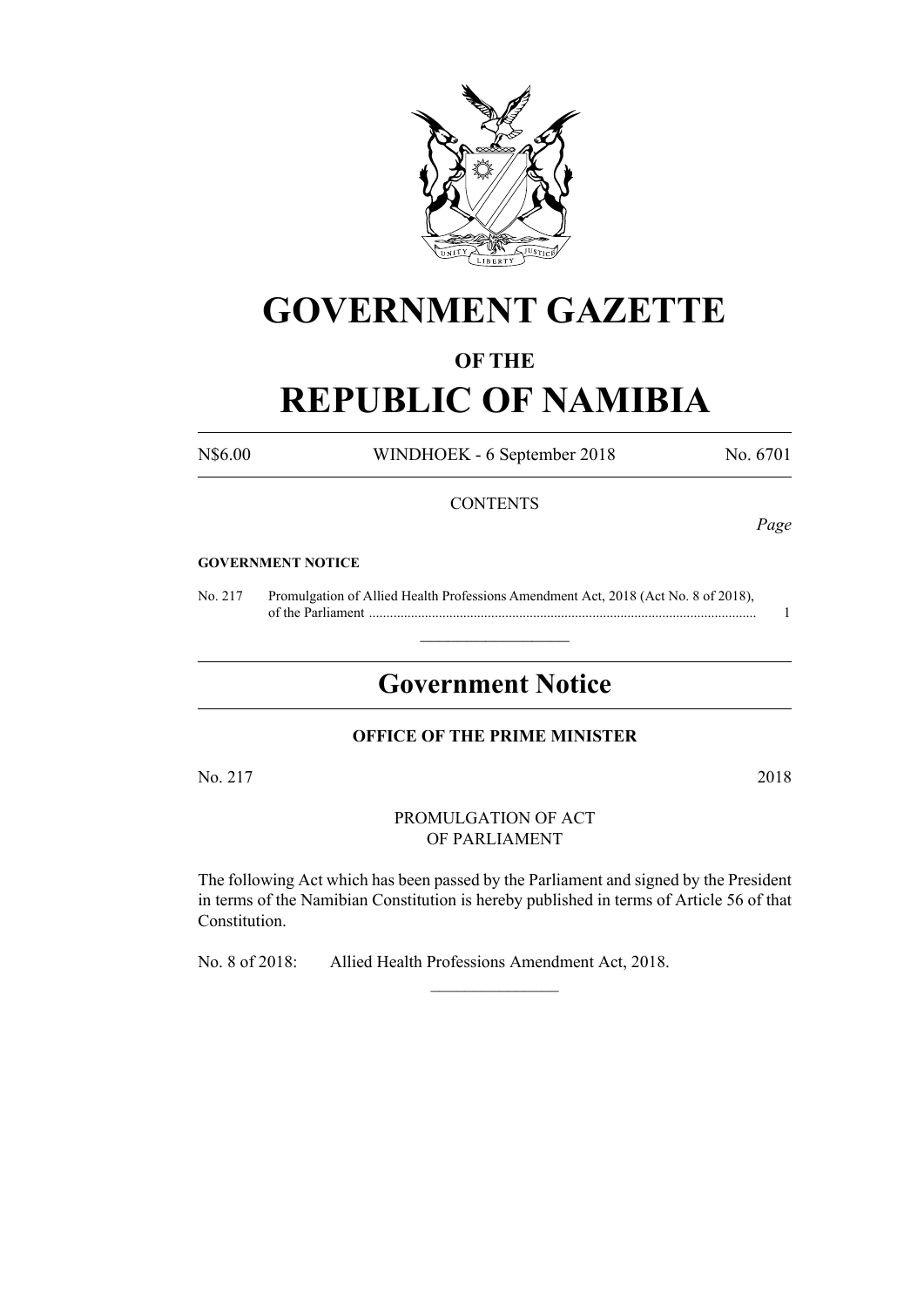#### **EXPLANATORY NOTE:**

|               | Words underlined with a solid line indicate insertions in<br>existing provisions.     |
|---------------|---------------------------------------------------------------------------------------|
| and the state | Words in bold type in square brackets indicate omissions<br>from existing provisions. |

### **ACT**

#### **To amend the Allied Health Professions Act, 2004, so as to make provision for the appointment of members of the Allied Health Professions Council; and to provide for incidental matters.**

*(Signed by the President on 20 August 2018)* 

**BE IT ENACTED** as passed by the Parliament, and assented to by the President, of the Republic of Namibia, as follows:

#### **Amendment of section 1 of Act No. 7 of 2004**

**1.** Section 1 of the Allied Health Professions Act, 2004 (hereafter referred to as the "Principal Act") is amended by the substitution for the definition of "member of the Council" of the following definition -

" "member of the Council" means a member of the Council appointed **[, designated or elected, as the case may be, ]** in terms of section 7;".

#### **Substitution of section 7 of Act No. 7 of 2004**

**2.** The following section is substituted for section 7 of the Principal Act -

#### **"Composition of Council**

**7.** (1) The Council consists of the following members appointed by the Minister -

- (a) a staff member of the Ministry who is a registered person;
- (b) one person, nominated by the Vice-Chancellor of the University of Namibia, who is a registered person involved in the tuition, education or training of persons to qualify, on the completion of the tuition, education or training, for registration in terms of this Act;
- (c) a legal practitioner nominated by the Council of the Law Society referred to in section 45 of the Legal Practitioners Act, 1995 (Act No. 15 of 1995);
- (d) one person who is not a registered person; and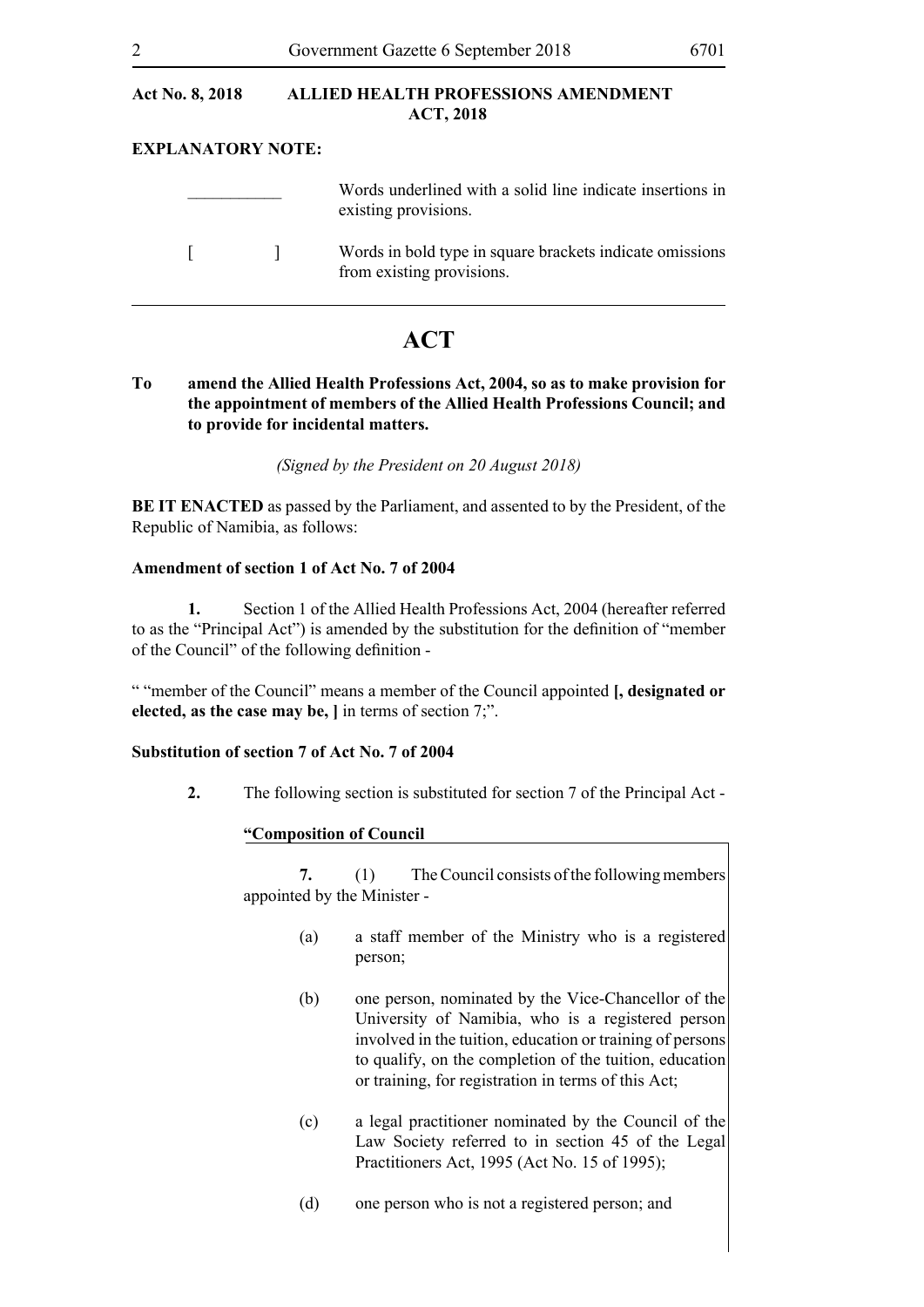- (e) 11 persons, of whom
	- (i) one must be a physiotherapist, nominated by associations, societies or unions of physiotherapists, podiatrists, biokineticists, masseurs, remedial gymnasts and physiotherapy assistants;
	- (ii) one must be an occupational therapist, nominated by associations, societies or unions of occupational therapists, medical orthotists and prosthetists, occupational therapy assistants, occupational therapy technicians, orthomedic orthotists, orthopaedic prosthetists, orthopaedic footwear technicians, medical rehabilitation workers, orthopaedic technical assistants, single medium therapist in occupational therapy, ocularist, orthopaedic technicians, orthopaedic technologists and art therapy (art therapist or music therapists, drama therapists or dance and movement therapists);
	- (iii) one must be a medical laboratory scientist or medical technologist, nominated by associations, societies or unions of medical technologists, medical laboratory scientists and medical laboratory technicians;
	- (iv) one must be an optometrist, nominated by associations, societies or unions of optometrists, dispensing opticians and orthoptists;
	- (v) one must be a paramedic, nominated by associations, societies or unions of paramedics (advanced life support), emergency care technicians, emergency care practitioners (basic) emergency care practitioners (inter-mediate) operational emergency care orderlies and combat medics;
	- (vi) one must be a dental technologist or a dental technician, nominated by associations, societies or unions of dental technologists, dental technicians and dental therapists;
	- (vii) one must be a dietician, nominated by associations, societies or unions of dieticians and nutritionists;
	- (viii) one must be an audiologist or speech therapist or speech therapist and audiologist, nominated by associations, societies or unions of speech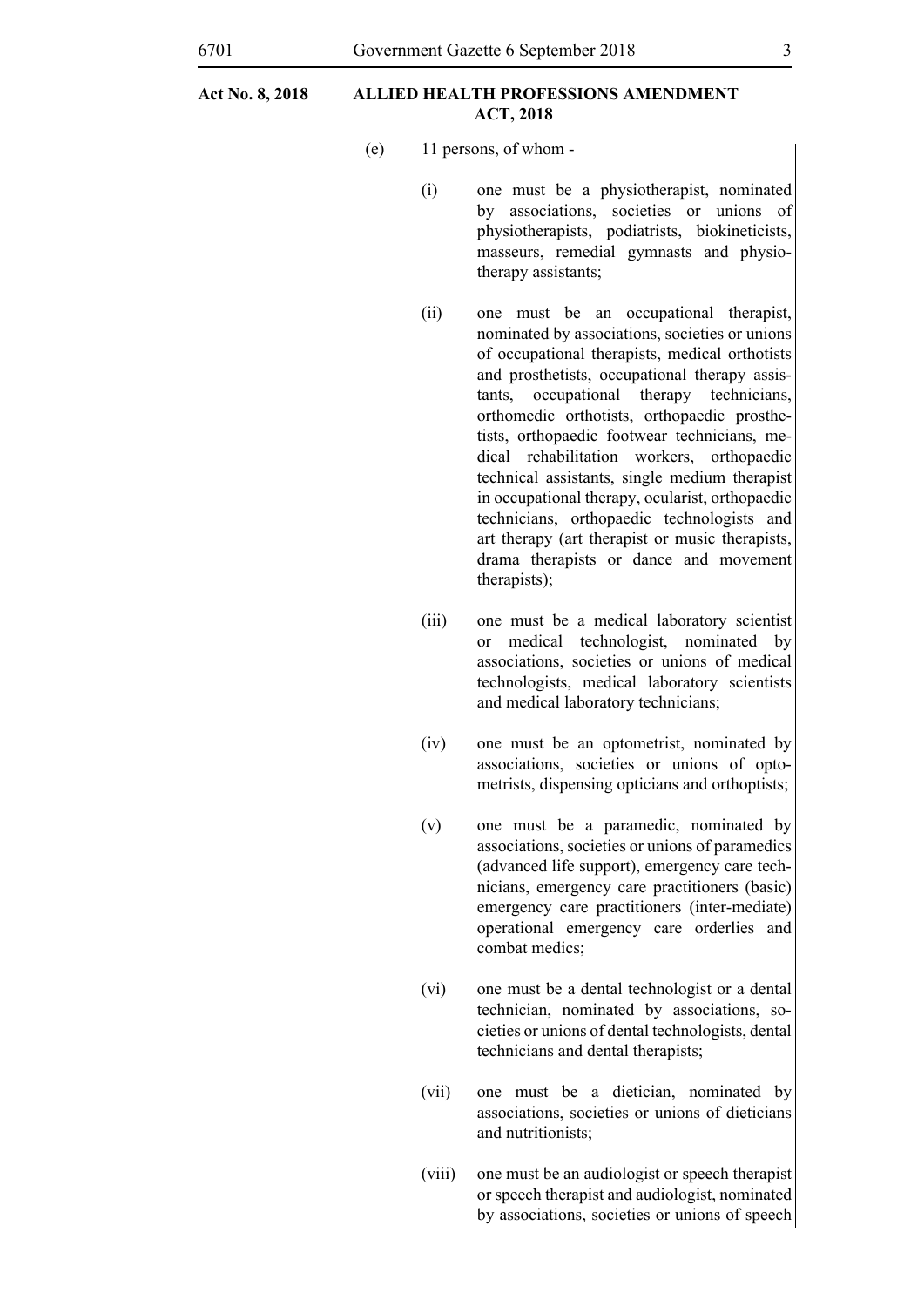therapists, audiologists, speech therapists and audiologists, hearing aid acousticians, community speech and hearing workers, speech and hearing correctionists, speech and hearing assistants and audiometricians;

- (ix) one must be an environmental health practitioner, nominated by associations, societies or unions of environmental health practitioners, environmental health practitioner assistants and food inspectors;
- (x) one must be a radiographer (diagnostic or therapeutic or nuclear medicine or ultrasound or sonographer), nominated by associations, societies or unions of radiographers (diagnostic, therapeutic, ultrasound or sonographers or nuclear medicine), radiation technologists, electro-encephalographic technologists, radiography assistants and clinical technologists; and
- (xi) one must be a chiropractor or homoeopath, nominated by associations, societies or unions of chiropractors, homoeopaths, natu-ropaths, osteopaths, Chinese medicine practitioners and acupuncturists, phytotherapists, ayurveda medicine practitioners, therapeutic aromatherapists, therapeutic reflexologists, therapeutic masseurs or unani tibb practitioners and acupuncturists.

(2) For the purposes of nominations in terms of subsection (1)(e), nominations must be made by the associations, societies and unions representing the interests of the professions.

(3) Persons to be appointed as members of the Council in terms of subsection (1) must have the necessary knowledge and expertise relating to the functions of the Council.

(4) In appointing the members of the Council in terms of subsection (1) the Minister must ensure, in so far as is practicably possible, that the membership of the Council, achieves -

- (a) gender representation; and
- (b) regional representation.

(5) For the purpose of appointing the persons referred to in subsection  $(1)(b)$ ,  $(c)$  and  $(e)$ , the Minister must in writing request the institutions referred to in that subsection to nominate within the period specified by the Minister the persons required to be nominated in terms of that subsection.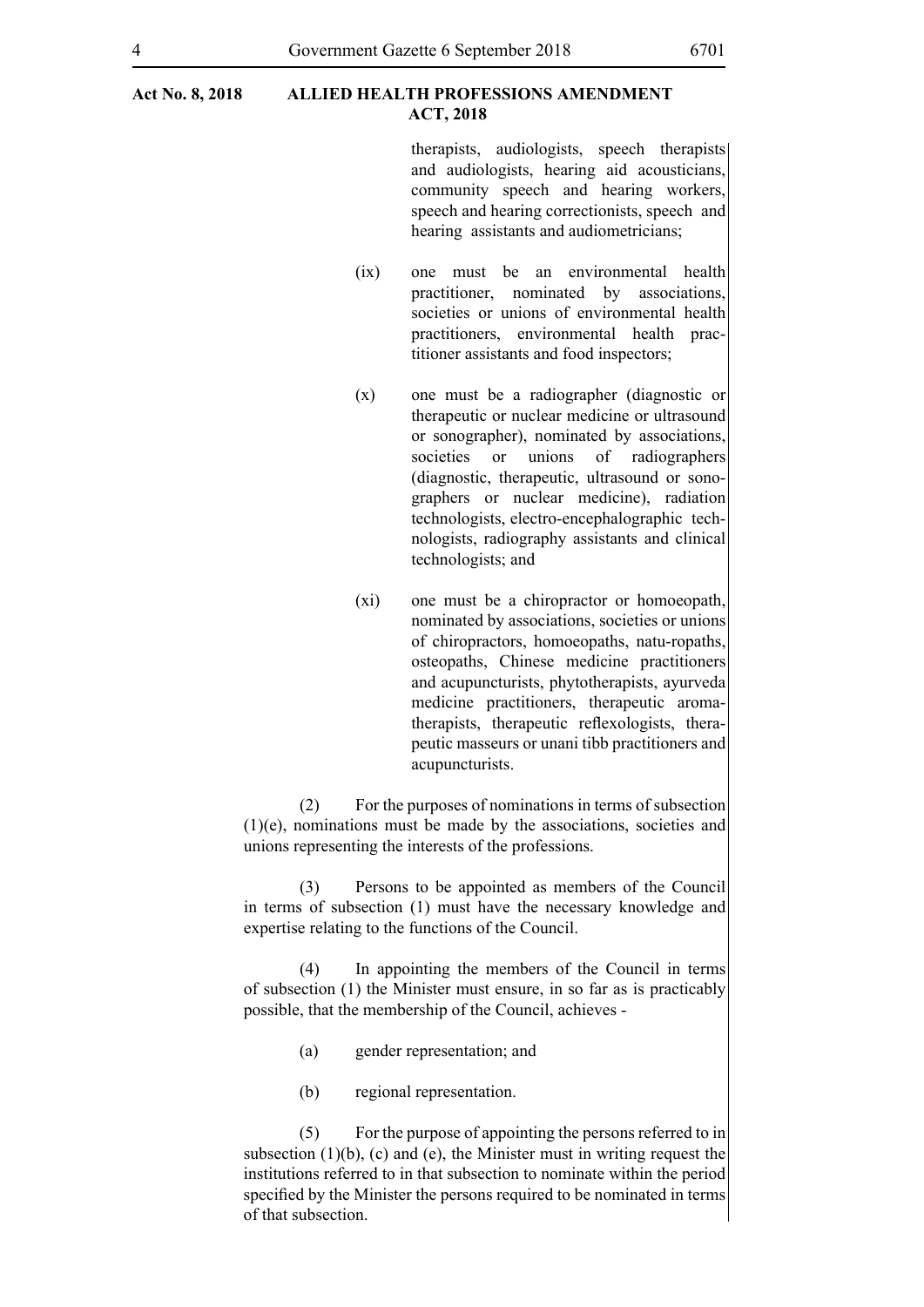(6) If, in terms of subsection (5), no nominations are made the Minister may, having regard to the provisions of this section, appoint any suitable person to be a member of the Council and a person appointed under this subsection holds office as if he or she was nominated in accordance with that subsection.

(7) The Minister must, as soon as possible after the appointment of all members of the Council in terms of subsection (1), notify in the *Gazette* -

- (a) the name of every person appointed as a member of the Council;
- (b) the period for which the appointment is made; and
- (c) the date from which the appointment takes effect.

(8) Despite subsection (7), a failure to notify the names of members of the Council in terms of that subsection does not invalidate any action or decision taken by the Council.

(9) A member of the Council holds office for a period of five years and is eligible for re-appointment or re-nomination, as a member at the expiration of that period.

(10) The Minister may by notice in the *Gazette* extend the term of office of a member of the Council.

(11) Before assuming office, a member of the Council must subscribe to the following oath or solemn affirmation before the Minister:

> "*I, ……………………………., do swear or solemnly affirm that, at all times during my term of office as a member of the Allied Health Professions Council of Namibia, I will be faithful to the Republic of Namibia and uphold its Constitution and laws, and exercise and perform my powers and functions and further the aims and objects of the Allied Health Professions Council of Namibia to the best of my ability without fear, favour or prejudice. So, help me God / I solemnly affirm"*.".

#### **Amendment of section 9 of Act No. 7 of 2004**

**3.** Section 9 of the Principal Act is amended by the substitution for paragraphs (a) and (b) of subsection (3) of the following paragraphs -

"(a) Any vacancy on the Council arising from any circumstance referred to in subsection (1) or (2), or caused by the death of any member, must be filled in the same manner in terms of section 7 as the person who has vacated his or her office or has died, as the case may be, had been appointed **[or elected, as the case may be,]** to such office.